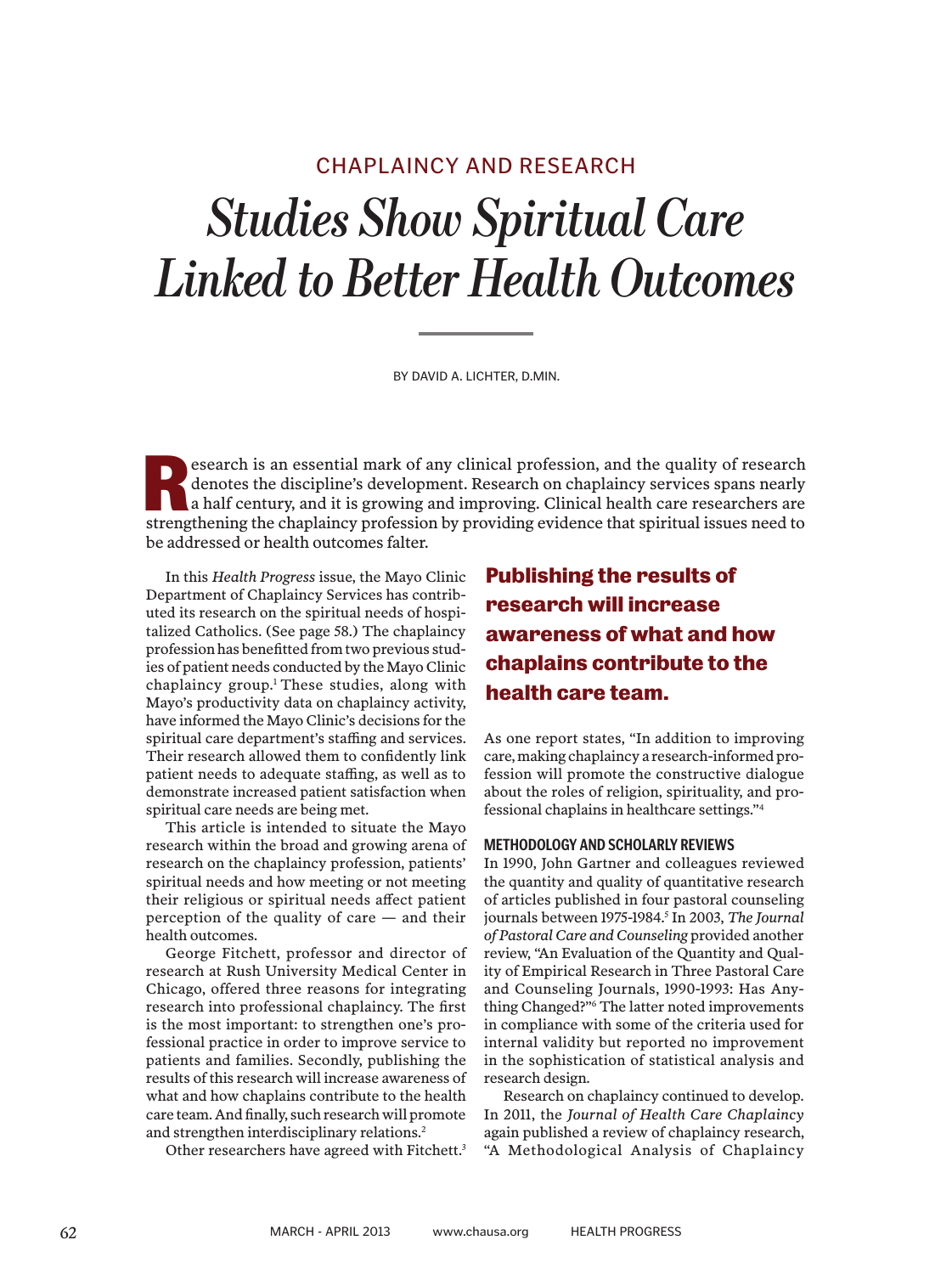Research: 2000-2009."7 This article aimed to assess the sophistication of the research studies compared to studies before 2000, and it found improvements in reporting of response rates and use of inferential statistics and statistical controls and increases in sample sizes.

Yet, the article noted that few discussed validity and reliability of measures, and still too many relied on cross-sectional survey of convenience samples versus experimental or quasi-experimental studies which allow for making greater generalizations. They urged more research that employed hypothesis testing, but acknowledged that such hypothesis models need to be based on theories about chaplaincy service, which are lacking in the field.

Although these critiques might have significance only to a seasoned researcher, they signal the seriousness with which the profession takes its goal to improve clinical research and the clarity of the critique and direction it provides to its fellow researchers.

The review also was helpful in classifying the areas of research being examined: attitudes about the roles of chaplains, the nature of chaplain visits and interventions, referrals to chaplains, instru-

ment development, patient and family satisfaction with chaplains, intervention studies, other studies with patient populations, chaplaincy staffing, chaplain attitudes and perceptions, chaplain wellbeing and chaplain education.

In England, Dr. Harriet Mowat published the 2008 milestone work *The Potential for Efficacy of Healthcare Chaplaincy and Spiritual Care* 

*Provision in the NHS (UK): A Scoping Review of Recent Research*. 8 It was commissioned in 2006 as part of the Caring for the Spirit National Health Service (NHS) Project initiated by NHS Yorkshire and the Humber. Since NHS required all health service treatment to be evidenced-based, so it was for chaplaincy. Mowat entitled one of her subpoints in the section on context of chaplaincy as "movement from an assumption of chaplaincy to a case for chaplaincy."

Her study included review of research in the United Kingdom and beyond. It was groundbreaking in scope and depth and provided a framework and a bar of excellence for future research reviews and mandates. A caveat she offered remains a valuable caution for the field of research and those who work with professional chaplains: "healthcare chaplaincy has a very limited evidence base for a number of reasons." She cautioned that "a lack of evidence of efficacy does not mean that the work of the hospital chaplain and spiritual care giver is not efficacious." Put succinctly, she said, "Absences of evidence does not mean evidence of absence." Research continues this quest for evidence.

In 2011, the *Journal of Health Care Chaplaincy*  provided one of the most useful reviews of chaplaincy research in the article "Testing the Efficacy of Chaplaincy Care," by Katherine R. B. Jankowski, et al.<sup>9</sup> Work for the article was funded by the John Templeton Foundation, which also is funding the major research project "Growing the Field of Chaplaincy Research in Palliative Care."10

In their article, Jankowski and her colleagues noted, "Research into chaplaincy outcomes falls roughly into two general categories: studies of patient satisfaction with chaplaincy care and studies of actual chaplaincy interventions and their relationship to health outcomes. The patient satisfaction studies are generally stronger meth-

**These critiques ... signal the seriousness with which the profession takes its goal to improve clinical research and the clarity of the critique and direction it provides.**

> odologically than the intervention studies and tend to show the chaplain visits have a positive effect on overall patient satisfaction … The outcome studies are very few in number and most have serious methodological shortcomings." They asserted that these studies needed "targeted and enhanced replication."

> The article is most useful in identifying what is known about chaplaincy and spiritual care's effectiveness and the gaps that need to be addressed through further research. The major ones include: religious and spiritual needs and resources; who chaplains are, what chaplains do and the desired outcomes of chaplain interventions; the efficacy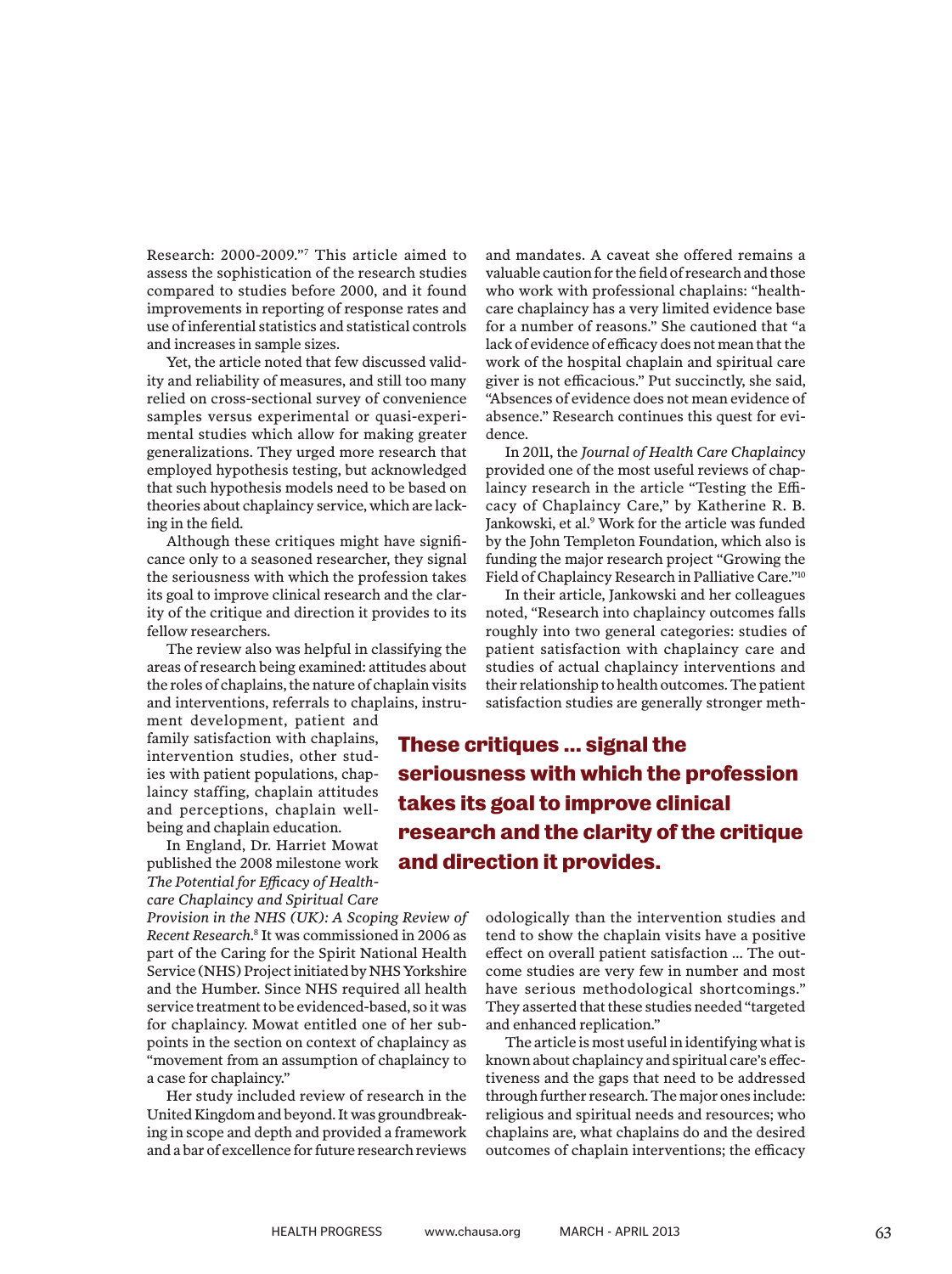of chaplains (where, when, how are they helpful?); and research methodology.

Although helpful lists of research on chaplaincy service exist, the profession has a way to go. However, the chaplaincy profession is grateful that HealthCare Chaplaincy, a New York-based nonprofit that serves as a hub for professional chaplaincy education, research and practice, in

## **If spiritual struggle, or distress caused by something in one's belief, practice or experience, is not identified and addressed, it will have an adverse effect on one's health.**

2011 was awarded a three-year, \$3 million grant to advance scientific research on professional chaplaincy's contributions to health and health care, particularly palliative care. HealthCare Chaplaincy has awarded \$1.5 million to six project grants to advance the field of research on chaplaincy in palliative care. All proposals for these grants required professional clinical researchers and an interdisciplinary team, including a boardcertified chaplain, as part of the research team. We look forward to the research results.

## **RESEARCH BY OTHER HEALTH CARE PROFESSIONALS**

The Mayo Clinic's 2010 research (see page 58) explores another very important area, the religious or spiritual needs of patients. Clinical researchers, sometimes with the help of professional chaplains, have examined the connections between identifying and addressing religious or spiritual needs and patients' perception of and satisfaction with care. This type of research not only augments, but strengthens the evidence-based foundations of the importance of health care clinicians being trained to screen for such needs and refer to the professional chaplain when indicated, and of spiritual care professionals being trained to address these needs.

A team of medical researchers from the University of Chicago-Pritzker School of Medicine showed the relationship of addressing religious or spiritual needs and satisfaction with care, in findings published in 2011 in the *Journal of General Internal Medicine*. The research provided evidence that addressing a patient's spiritual concerns increases trust in the medical team and overall satisfaction with care.<sup>11</sup> Part of the strength

of this study is its sample, over 3,000 medical patients treated at the University of Chicago who represented a broad racial and ethnic mix, as well as a mix of religious and non-religious people.

Another example is research published in the *Journal of Clinical Oncology* by a medical team at St. Vincent's Comprehensive Cancer Center in New York City.12 The study of very diverse

> patients with cancer examined the relationship between patients' spiritual needs and perceptions of quality and satisfaction with care. The research showed that most patients (73 percent) had spiritual needs; a majority (58 percent) thought it was appropriate for physicians to ask about these needs, and 18 percent reported that their spiritual needs

were not being met. A significant finding, however, was that those 18 percent gave lower ratings to their quality of care and satisfaction with their care.

Other research has examined the relationship between religious or spiritual needs and physical and mental health. Several studies have shown the positive associations between religion and health and well-being.13 However, over the past decade there also has been a significant amount of empirical research on religious and spiritual struggle.<sup>14</sup> This growing body of research indicates that if spiritual struggle, or distress caused by something in one's belief, practice or experience, is not identified and addressed, it will have an adverse effect on one's health. Such distress could show itself as a single primary emotion (guilt, anger), or as a person's internal struggle to reconcile their experience with their beliefs. Well-known researcher Kenneth I. Pargament categorized religious or spiritual struggle or distress as divine (anger with God), intrapersonal (trying to forgive oneself for something), or interpersonal (being betrayed by a religious leader).<sup>15</sup> When these types of distress are not recognized and addressed, they can have

**Among congestive heart failure patients, higher levels of religious struggle are associated with poorer physical functioning and increased hospitalization.**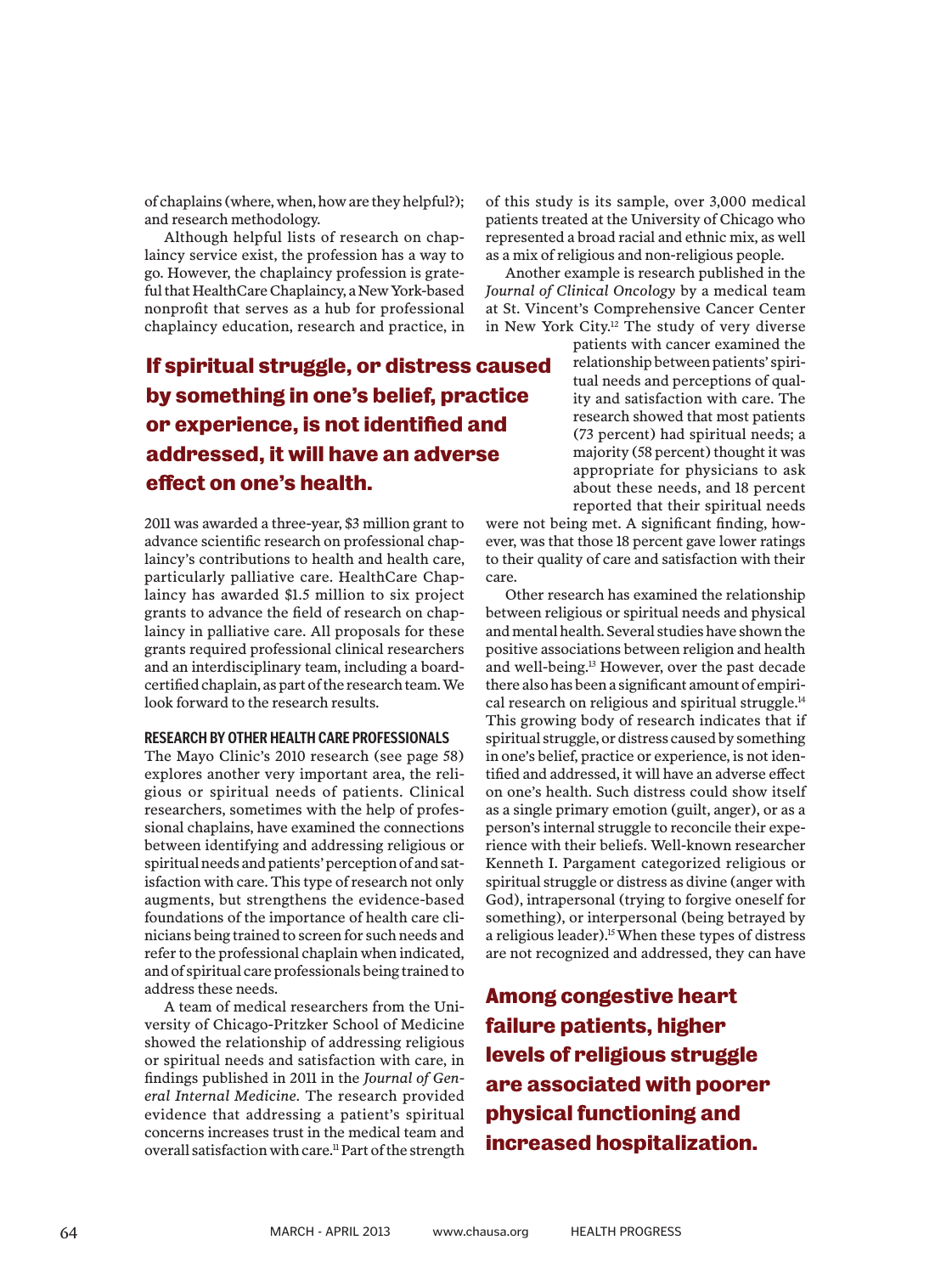an adverse effect on health outcomes.

A study by Crystal Park, a professor of psychology at the University of Connecticut, bears this out. Her research published in the *Journal of Behavioral Medicine* reports that among congestive heart failure patients, higher levels of religious struggle are associated with poorer physical functioning and increased hospitalization.16 The study's longitudinal method permits a somewhat stronger inference that religious struggle contributed to these poorer outcomes. "Religious struggle predicted higher number of nights subsequently hospitalized, higher depression, marginally lower life satisfaction … Religious struggle

## **Clinical health care researchers are providing the evidence that spiritual issues need to be addressed or health outcomes falter.**

appears to have a potentially negative impact on well-being in advanced [congestive heart failure]; therefore, helping patients address issues of struggle may meaningfully lessen the personal and societal costs of [congestive heart failure]."

A team of Pittsburgh researchers published an excellent study in the *Journal of Palliative Medicine* exploring the relationship between religious coping and well-being in women with breast cancer. This was another longitudinal study in which results indicated "negative religious coping predicted worse overall mental health, depressive symptoms, and lower life satisfaction."17 Such results signal to health care professionals the importance of screening for signs of spiritual distress signs, taking them seriously and referring them to professional chaplains as appropriate.

### **CONCLUSION**

The chaplaincy profession presses ahead to undertake research that supports evidence-based practice. The Association of Clinical Pastoral Education, the Association of Professional Chaplains, the National Association of Jewish Chaplains and the National Association of Catholic Chaplains all have research initiatives to strengthen the research literacy of their members, as well as to collaborate on research initiatives for evidencebased practice.18 Most importantly, these associations urge their members to become engaged in research projects at their health care places of employment, making a case that integrating spiritual care into health outcomes research is not an add-on but integral to sound research.

Indeed, Standard 12 of the "Standards of Practice for Professional Chaplains in Acute Care Settings" is on research: "The chaplain practices evidence-based care including ongoing evaluation of new practices and, when appropriate, contributes to or conducts research."19

Clinical health care researchers — other than chaplains — are providing the evidence that spiritual issues need to be addressed or health outcomes falter. The chaplaincy profession is ready to partner in addressing those needs.

**DAVID A. LICHTER** is executive director of the National Association of Catholic Chaplains, Milwaukee.

### **NOTES**

1. Katherine M. Piderman et al., "Patients' Expectations of Hospital Chaplains," *Mayo Clinic Proceedings* 83, no.1 (2008): 58-65, and Katherine M. Piderman et al., "Predicting Patients' Expectations of Hospital Chaplains: A Multisite Survey," *Mayo Clinic Proceedings* 85, no. 11 (2010): 1,002-1,010.

2. George Fitchett, "Health Care Chaplaincy as a Research-Informed Profession: How We Get There," *Journal of Health Care Chaplaincy* 12 (2002): 67-72. 3. Larry L. VandeCreek, "Chaplains Yes: Should Clinical Pastoral Education and Professional Chaplaincy Become More Scientific in Response to Health Care Reform?" *Journal of Health Care Chaplaincy* 12 (2002): XXI-XXII; and Thomas O'Connor and Elizabeth Meakes, "Hope in the Midst of Challenge: Evidence-Based Pastoral Care," *Journal of Pastoral Care* 52, no. 4 (1998): 359-367. 4. *Literature Review – Testing the Efficacy of Chaplaincy Care*, part of the proposal to the John Templeton Foundation, "Growing the Field of Chaplaincy Research in Palliative Care." Available at www.healthcarechaplaincy.org/ templeton-research-project/literature-review.html. 5. John Gartner et al., "A Systematic Review of the Quantity and Quality of Empirical Research Published in Four Pastoral Care Journals: 1975-1984," *Journal of Pastoral Care* 44, no. 2 (1990): 115-123.

6. Kevin, J. Fannelly et al., "An Evaluation of the Quantity and Quality of Empirical Research in Three Pastoral Care and Counseling Journals, 1990-1999: Has Anything Changed?" *Journal of Pastoral Care and Counseling* 57, no. 2 (2003): 167-178.

7. Kathleen Galek et al., "A Methodological Analysis of Chaplaincy Research: 2000-2009," *Journal of Health Care Chaplaincy* 17 (2011): 126-145.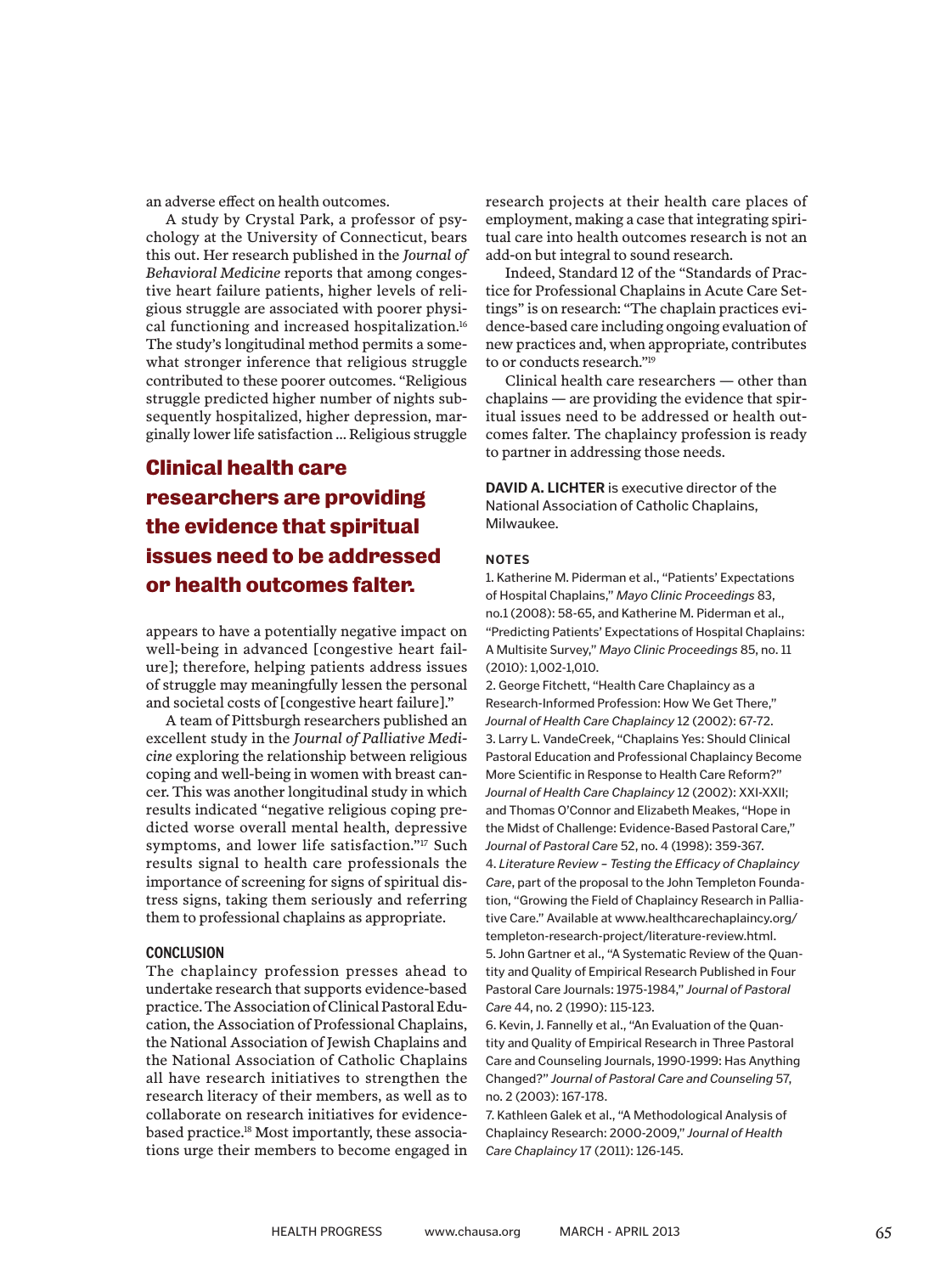8. Harriet Mowat, *The Potential for Efficacy of Healthcare Chaplaincy and Spiritual Care Provision in the NHS (UK): A Scoping Review of Recent Research* (Aberdeen, Scotland: Mowat Research Ltd., 2008) Available online at www.nhs-chaplaincy-collaboratives.com/efficacy0801.pdf.

9. Katherine R. B. Jankowski et al, "Testing the Efficacy of Chaplaincy Care," *Journal of Health Care Chaplaincy* 17, no. 3-4 (2011): 100-125.

10. *Literature Review – Testing the Efficacy of Chaplaincy Care*.

11. Joshua Williams et al., "Attention to Inpatients' Religious and Spiritual Concerns: Predictors and Association with Patient Satisfaction," *Journal of General Internal Medicine* 26, no. 11 (2011): 1,265-1,271.

12. Alan B. Astrow et al., "Is Failure to Meet Spiritual Needs Associated with Cancer Patients' Perception of Quality of Care and Their Satisfaction with Care?" *Journal of Clinical Oncology* 25, no. 36 (2007): 5,753-5,757. 13. Harold G. Koenig, Kenneth I. Pargament and Julie Nielsen, "Religious Coping and Health Status in Medically Ill Hospitalized Older Adults," *Journal of Nervous and Mental Disease* 186, no. 9 (1998): 513-521; also see Harold G. Koenig, "Religion, Spirituality, and Medicine: Research Findings and Implications for Clinical Practice," *Southern Medical Association* 97, no. 12 (2004): 1,194-1,200.

14. Julie J. Exline, "Religious and Spiritual Struggles," in *APA Handbook of Psychology, Religion, and Spirituality Vol. 1*, eds. Kenneth I. Pargament, Julie J. Exline and

James W. Jones (Washington D.C.: American Psychological Association Press, 2013), 459-475.

15. Kenneth I. Pargament, *Spiritually Integrated Psychotherapy: Understanding and Addressing the Sacred* (New York: Guilford, 2007).

16. Crystal L. Park et al., "Religious Struggle as a Predictor of Subsequent Mental and Physical Well-Being in Advanced Heart Failure Patients," *The Journal of Behavioral Medicine* 34, no. 6 (2009): 426-436.

17. Randy Hebert et al., "Positive and Negative Religious Coping and Well-Being in Women with Breast Cancer, *Journal of Palliative Medicine* 12, no. 6 (2009): 537-545. 18. The Association for Clinical Pastoral Education (www.acpe.edu), the Association of Professional Chaplains (www.professionalchaplains.org), the National Association of Catholic Chaplains (www.nacc.org), the National Association of Jewish Chaplains (www.najc. org), the Canadian Association of Spiritual Care (www. spiritualcare.ca) and the American Association of Pastoral Counselors (www.aapc.org) were the six professional associations that developed and adopted the Common Standards for Professional Chaplaincy. Chaplains must show they meet these standards of professional knowledge and skills to become certified by the Board of Chaplaincy. See http://professionalchaplains.org/. 19. The Standards of Practice for Professional Chaplains in Acute Care Settings were adopted in 2010 by the associations noted above. Available at http://professionalchaplains.org/content.asp?admin=Y&pl=198&sl=198 &contentid=200.